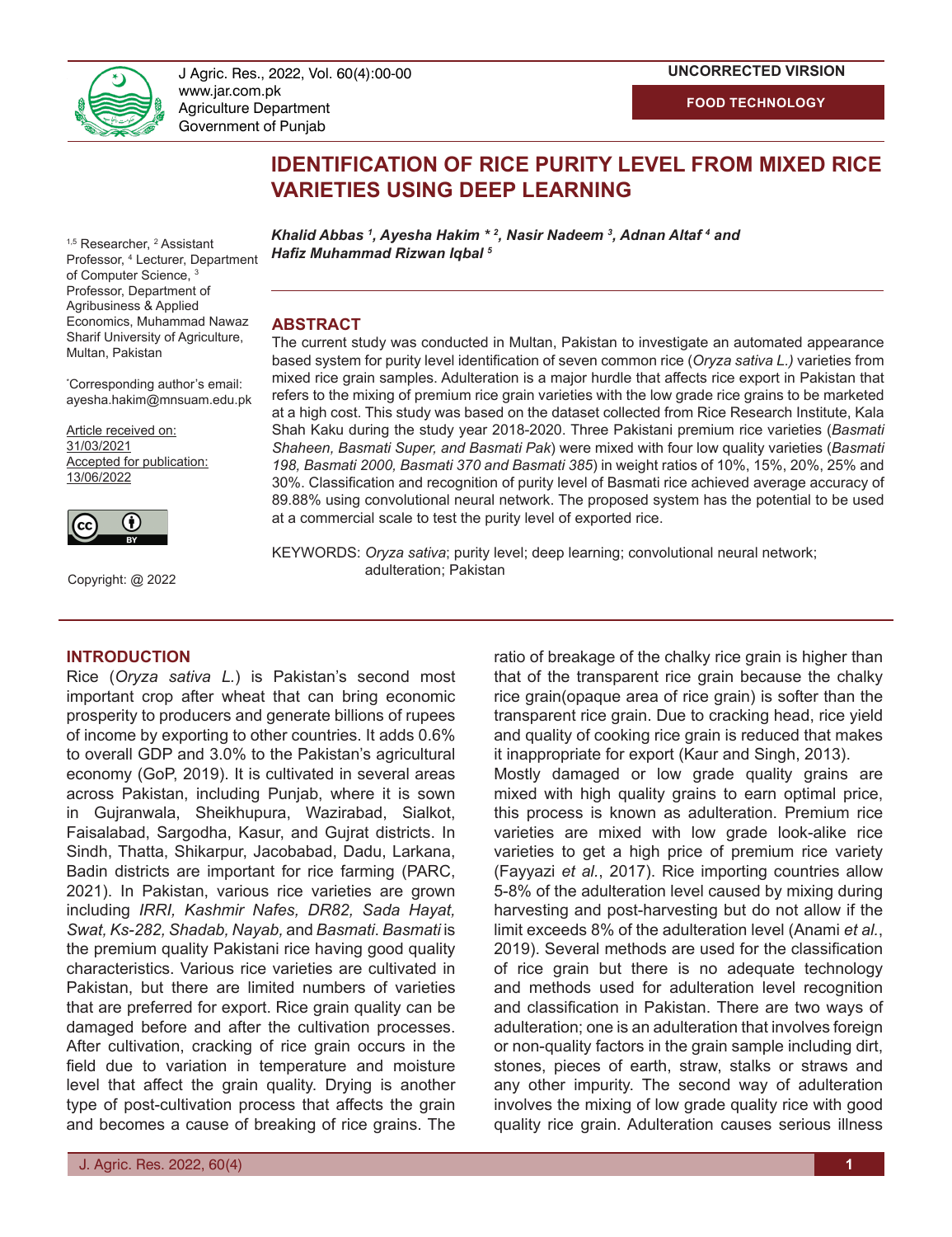if it is used as a food on daily basis and it must be identified to improve quality of grain. Automatic rice variety classification and purity level identification has been an interesting research topic in the past decade. Seven rice varieties (Basmati 2000, Chenab Basmati, KSK 133, Kissan Basmati, KSK 434, PK 1121 Aromatic, and Punjab Basmati) were identified using Convolutional Neural Network. However, they did not perform identification of mixed rice varieties (Gilanie *et al.*, 2021). Anami *et al.* (2019) identified adulteration level from rice grain varieties based on texture and colour feature. Principal component analysis (PCA) for feature reduction and selection and Back propagation Neural Network (BPNN) approach was used to classify the adulteration level that accounts for 93.31% accuracy. In the literature, a computer vision and fuzzy logic based novel technique is used to detect fraudulent labelling of rice grains, DNA and Non-DNA based approach is used with 10 gram sample and achieved more than 90% accuracy (Ali *et al.*, 2017). The MLP neural network classifier was used to classify the rice varieties in mixed lots of three and two varieties using the selected features. For three mixed varieties, 93.02% and for two mixed varieties, 96.08 % maximum accuracy was attained (Fayyazi *et al.*, 2017).

Rice quality is determined based on shape, colour, size, head rice, broken and brewers' factors. Multi-class Support Vector Machine (SVM) algorithm was used to categorize the grade of rice into premium grade A, grade B, and grade C. A total of 800 rice grains images were captured, 400 images were randomly selected for training and 400 images were selected for testing and around 86% accuracy was achieved (Kaur and Singh, 2013). Similarly, Kambo and Yerpude (2014) classified three Indian Basmati rice varieties (*Basmati Classic, Basmati Rozana, and Basmati Mini*) based on textures and structural features including majoraxis length, minor-axis length, perimeter, eccentricity and area. Principal component analysis (PCA) was used for feature reduction and k-NN was used for classification with an average accuracy of 79%. It is hard to predict grain variety through simple statistical functions as the grain has several structures, textures, and colours. In the literature, Artificial neural network (ANN) was used for grain quality prediction using images captured with digital mobile camera (Guzman and Peralta, 2008; Pazoki *et al.,* 2014). Shantaiya and Ansari (2010) used ANN to classify grain variety based on structural and colour factors on a dataset of 60 image of Basmati grains captured with digital camera, achieving an average accuracy of 95% accuracy. In another article, a neural network based algorithm was used to process coloured bulk sample images of grain

varieties and extracted 150 colour features and texture features achieving 90% classification accuracy (Visen *et al.,* 2003).

Similar approach has been used by Silva and Sonnadara (2013), where neural network based algorithm was deployed to classify nine various rice varieties based on six colors, thirteen morphological elements and fifteen texture features extracted from the color images of the individual seed samples achieving 92% classification accuracy. Machine learning and image processing techniques have also been used to classify rice grain varieties and grading based on head rice and broken rice of each variety. Several algorithms were used for classification of rice grain variety but K-NN with generalization delivered maximum accuracy of 90.5% (Ozan *et al.*, 2015). Another article presents a content-based approach to classify rice grains based on features extracted through histogram. RGB, CMYK, YUV, YCBCR, HSV, HVC and YIQ color spaces were used for feature extraction. For classification 500 images were used achieving an average accuracy of 85% (Agrawal *et al.*, 2011).

An image processing algorithm was implemented for analysis and classification of rice grains in 3 categories based on real field characteristics and KNN classifiers. For each category, 30 images were tested and obtained classification accuracy in the range of 83-100% for all categories (Wah *et al.,* 2018).Research also has been carried out to differentiate between two proprietary rice species. A total of 3810 images of rice grains were taken for both species and seven morphological characteristics were obtained for each category. These features were used in the Decision Tree (DT), LR, Support Vector Machine (SVM), MLP, NB, k-NN and Random Forest (RF) machine learning approaches. Average accuracy for classification, 92.86% (MLP), 93.02% (LR), 92.49% (DT), 92.39% (RF), 92.83% (SVM), 91.71% (NB), 88.58% (k-NN) was obtained (Cinar and Koklu, 2019).

To grade rice grain quality, shape descriptors were used to determine the quantity of head rice, brokenhead, and brewers based on geometric features. Color histogram was used to extract 24 color features and a probabilistic neural network (PNN) classifier was used achieving 94% accuracy (Agustin and Oh, 2008). Another research has been done to inspect the rice quality of 21 rice varieties based on shape and chalkiness. Improved multi-threshold method based on maximum entropy was used for examining rice chalkiness. Minimum enclosing rectangle method was used for assessing rice shape and system delivered satisfactory results (Yao *et al.,* 2009). In Pourreza *et al.* (2012), three Iranian rice varieties (*Shiroodi,*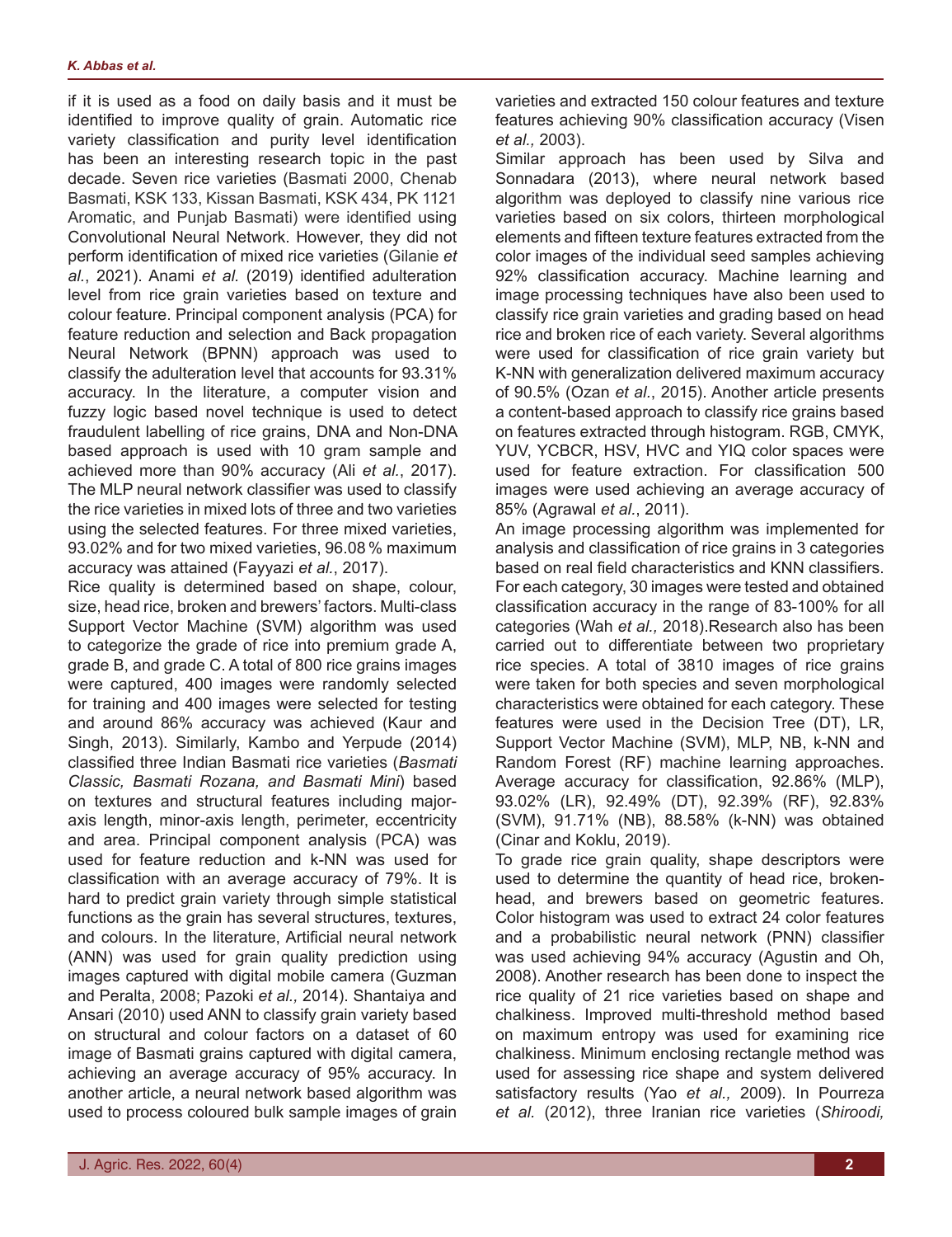*Tarom, Fajr*) were classified on a dataset of 666 rice seed images, 222 images of each variety using Linear Discriminant Analysis (LDA) for classification based on selected characteristics and achieved classification accuracy of 98.15%. Similarly, in (Singh and Chaudhury, 2020), authors classified four different rice varieties based on four sets of characteristics: color, morphology, texture, and wavelet of rice grain. It was found that morphological features were more suitable for rice core classification compared to other characteristics. A classifier was also tested against standard datasets from the University of California, Irvine (UCI). The results were compared with other classifiers and claimed to perform better in terms of classification accuracy (Singh and Chaudhury, 2020).

Based on the literature review, it was identified that none of the published work has presented automated purity level identification system from bulk rice sample on appearance-based characteristics of rice grains. In this paper, we are presenting a deep learning-based approach to automatically classify purity level (%) used for export quality inspection. The system has been evaluated on mixed rice grain samples of Premium Basmati Rice with low grade rice grains with promising results.

#### **MATERIALS AND METHODS**

This section presents methods and techniques used for rice grain sample collection and the proposed methodology for rice purity level identification. Graphical illustration of these stages is presented in Fig. 1.

## **Rice grain sample collection**

The rice grain samples comprising seven pure verities (*Basmati Pak, Basmati Shaheen, Basmati* Super, Basmati 198, Basmati 2000, Basmati 370, and Basmati 385) were collected from Rice Research Institute, Kala Shah Kaku during the study year 2018-2020. All samples were sealed and labelled by rice experts. In this work, three premium Basmati rice varieties namely Basmati Pak, Basmati Shaheen and Basmati Super and four low grade rice varieties namely Basmati 198, Basmati 2000, Basmati 370, and Basmati 385 have been used for experiments. Digital Images of abovementioned rice grain varieties have been captured using a standard digital mobile phone (Huawei Mate 10 lite 13 MP) camera that was mounted on a stand at a fixed location at a distance of 3 inches from the lens and sample. All images were captured with a black background and uniform light intensity during at noon (12:00 pm to 2:00 pm) to ensure uniform image quality.



**Fig. 1 Graphical description of proposed methodology**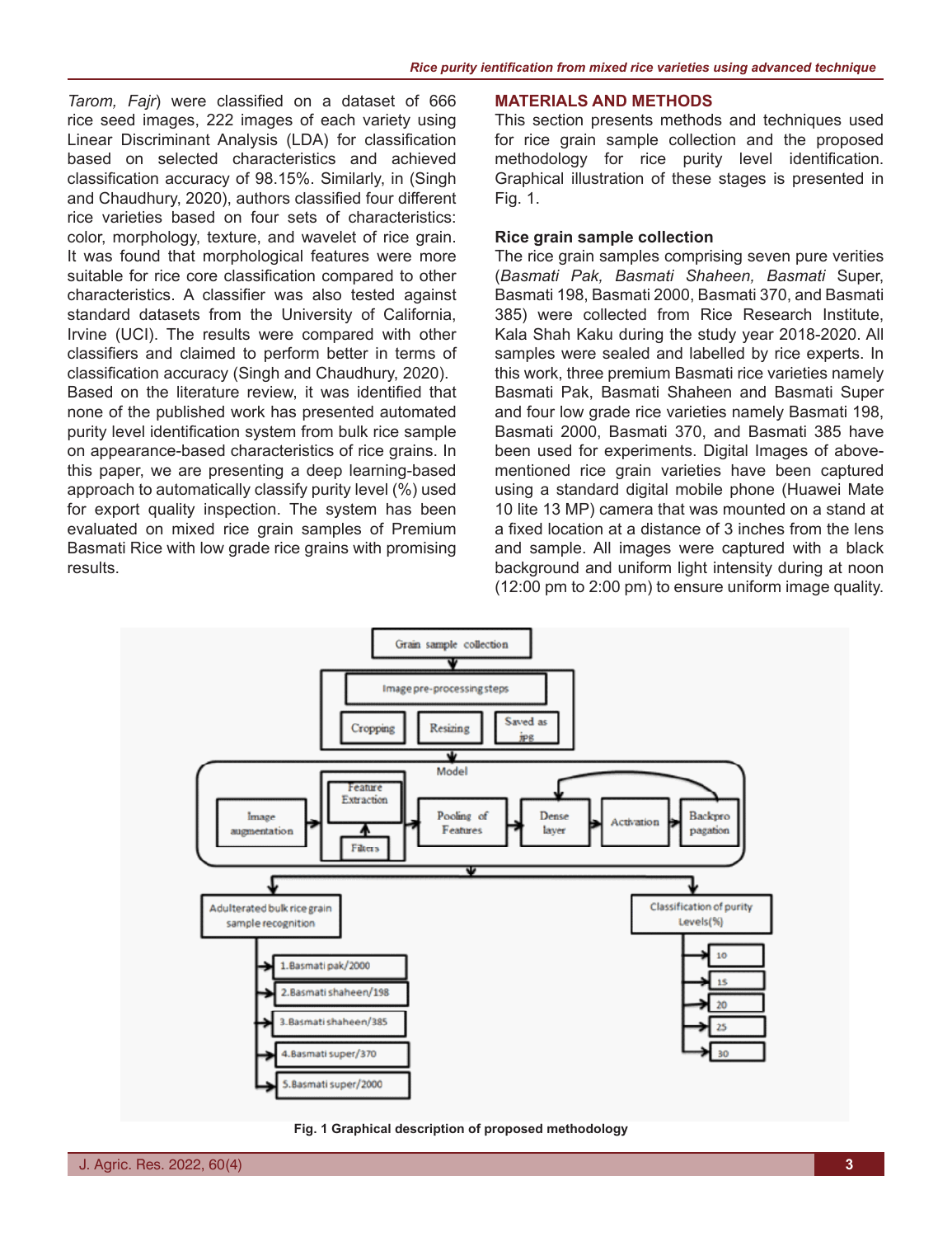| Sr. No. | <b>Premium rice variety</b> | Low-grade rice variety |
|---------|-----------------------------|------------------------|
|         | Basmati Pak                 | Basmati 2000           |
|         | Basmati Shaheen             | Basmati 198            |
| 3.      | <b>Basmati Super</b>        | Basmati 370            |
|         | <b>Basmati Super</b>        | Basmati 2000           |
| 5.      | Basmati Shaheen             | Basmati 385            |

**Table 1. List of premium rice varieties mixed with low-grade rice varieties**







 $(b)$ Basmati Shaheen Mixed with Rasmati 198



 $(c)$ Basmati Super Mixed with Basmati 370



 $(d)$ Basmati Super Mixed with Basmati 2000



 $(e)$ Basmati Shaheen Mived with Basmati 385

#### Fig. 2: Mixed rice grain samples (premium and low-grade rice) for dataset collection

Three premium rice varieties (*Basmati Pak, Basmati Shaheen and Basmati Super*) were mixed with four low grade rice varieties (*Basmati 2000, Basmati 198, Basmati 370, Basmati 2000, and Basmati 385*). The pure and mixed varieties were shown in Table 1 and samples of images in Fig. 2. The weight of rice grains in a mixed sample was fixed to 20 grams in order to maintain a uniform image sample. Each variety was mixed with other at a weight ratio of 10%, 15%, 20%, 25%, and 30% to test the robustness of the proposed system. 500 images were captured for each mixture (100 images for each weight ratio) making a total of 2500 images in the dataset. A detailed description of the proposed methodology has been discussed in this section. In the first step, pre-processing of the acquired data sets was performed. The resolution of originally captured images was  $3456 \times 4608$ , which was resized to 280×260 for preparation of dataset. Then image augmentation of the training dataset was performed using *Keras* library of Python. Convolutional Neural Network (CNN) architecture from deep learning networks has been used for feature extraction, classification of rice grains. CNN accepts images as input and automatically extract features from images using adjacent pixel information to sample the image effectively by convolution layer and then by using prediction layer at the end (Hoang *et al.*, 2020). In this study, filters were applied to the original image and a feature map was created.  $3 \times 3$  filters were applied in this model and a feature map was developed. Polling function was applied to reduce the dimensionality of features to get a specific pixel value of the input image. It significantly reduced the training time. In polling, 2

× 2 filters were applied using the *Keras* library and the average pooling technique was used. In the fully connected layer, back-propagation was performed and weights were updated to decrease loss ratio and improve performance. In the proposed system, CNN VGG16 model has been used. As the network proceeds towards fully connected layers, the number of filters in convolutional layers increased and spatial size decreased. The greater number of filters in convolution layers means the networks had more depth.

### **RESULTS AND DISCUSSION**

Performance of CNN has been evaluated on the dataset of 2500 images using 10-fold cross validation. Dataset has been divided into two parts: 85% dataset for training and 15% used for validation. Hyper-parameter tuning was performed to get best performance of the proposed system using three hyper-parameters: batch size, learning rate, and number of epochs. The learning rate (ŋ) was set to 0.001 and batch size was set to 16 whereas, *softmax* activation function was used in hidden layers. Model training and testing was done by using 100 numbers of epochs, where epoch refers to a hyper parameter that specified number of times the algorithm will operate through the entire set of training data. The overall average accuracy of 89.88% has been achieved at 100 epochs for purity level classification as presented in Table 2. These parameters have been tuned to achieve optimum performance of the model on the given dataset. The average accuracy and test loss has been calculated as shown in Fig. 3 and Fig. 4 respectively**.**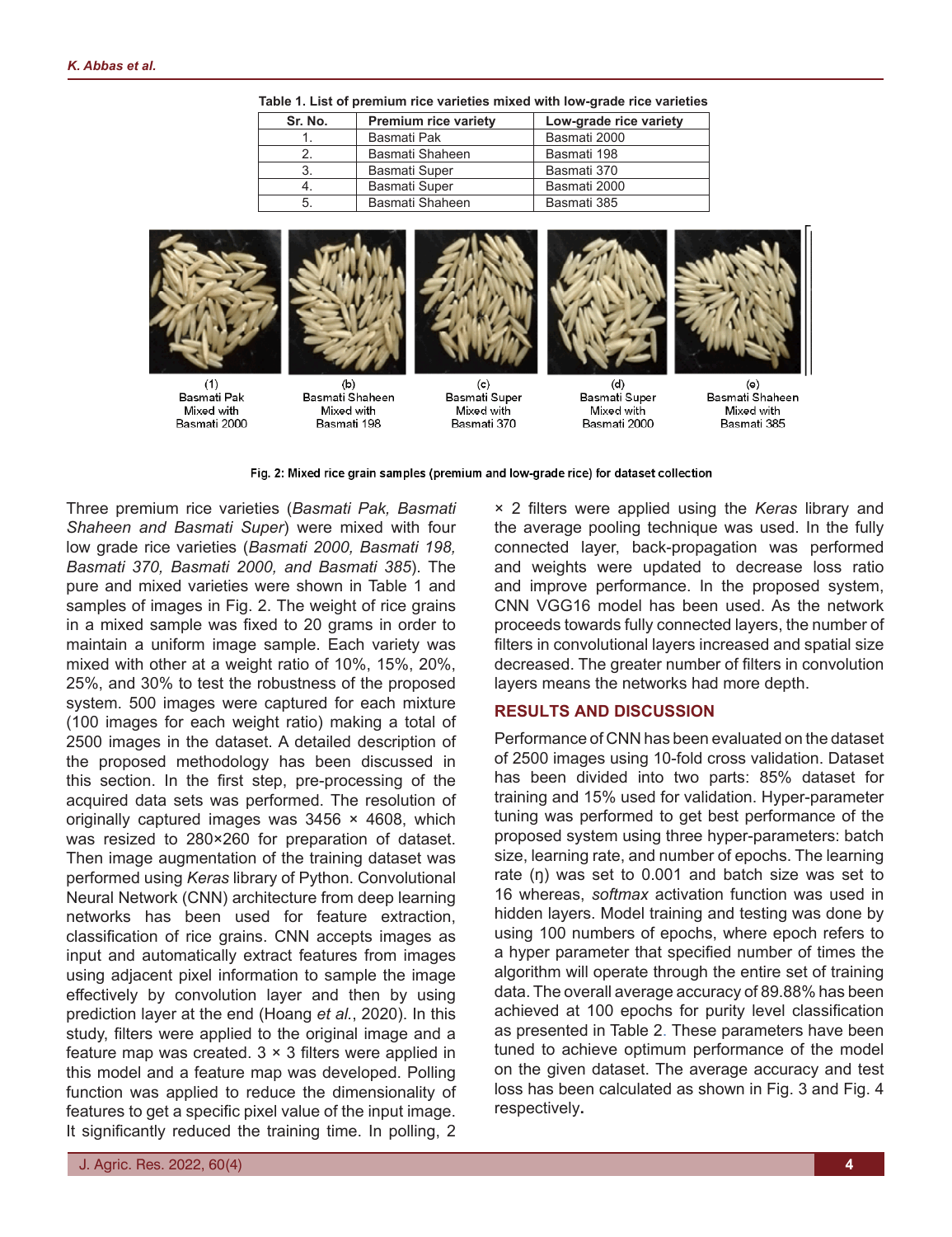| Sr. No.        | <b>Premium variety</b>          | Mixed (low-grade) variety  | <b>Adulteration level (%)</b> | Average $\mu$ accuracy $(\%)$ |
|----------------|---------------------------------|----------------------------|-------------------------------|-------------------------------|
|                | <b>BasmatiPak</b>               | Basmati 2000               | 10                            | 93                            |
|                | <b>BasmatiPak</b>               | Basmati 2000               | 15                            | 100                           |
|                | <b>BasmatiPak</b>               | Basmati 2000               | 20                            | 87                            |
|                | <b>BasmatiPak</b>               | Basmati 2000               | 25                            | 93                            |
|                | <b>BasmatiPak</b>               | Basmati 2000               | 30                            | 100                           |
| $\overline{2}$ | <b>BasmatiShaheen</b>           | Basmati 198                | 10                            | 100                           |
|                | <b>BasmatiShaheen</b>           | Basmati 198                | 15                            | 100                           |
|                | <b>BasmatiShaheen</b>           | Basmati 198                | 20                            | 87                            |
|                | <b>BasmatiShaheen</b>           | Basmati 198                | 25                            | 67                            |
|                | <b>BasmatiShaheen</b>           | Basmati 198                | 30                            | 87                            |
| $\overline{3}$ | <b>Basmati Super</b>            | Basmati 370                | 10                            | 100                           |
|                | Basmati Super                   | Basmati 370                | 15                            | 100                           |
|                | Basmati Super                   | Basmati 370                | 20                            | 100                           |
|                | Basmati Super                   | Basmati 370                | 25                            | 100                           |
|                | Basmati Super                   | Basmati 370                | 30                            | 93                            |
| 4              | <b>Basmati Super</b>            | Basmati 2000               | 10                            | 93                            |
|                | Basmati Super                   | Basmati 2000               | 15                            | 100                           |
|                | Basmati Super                   | Basmati 2000               | 20                            | 73                            |
|                | Basmati Super                   | Basmati 2000               | 25                            | 80                            |
|                | Basmati Super                   | Basmati 2000               | 30                            | 87                            |
| 5              | <b>BasmatiShaheen</b>           | Basmati 385                | 10                            | 87                            |
|                | <b>BasmatiShaheen</b>           | Basmati 385                | 15                            | 73                            |
|                | <b>BasmatiShaheen</b>           | Basmati 385                | 20                            | 80                            |
|                | <b>BasmatiShaheen</b>           | Basmati 385                | 25                            | 87                            |
|                | <b>BasmatiShaheen</b>           | Basmati 385                | 30                            | 80                            |
|                | <b>Overall average accuracy</b> | 89.88 $\mu$ + 4.5 $\sigma$ |                               |                               |

**Table 2 Classification of rice purity level using CNN 100 epochs**



**Fig. 3. Test accuracy per epoch using CNN 100 epochs**



The proposed system has been validated at 15 images for each class and achieved highest accuracy of 9 classes. It has made 15 right predictions out of 15 for each 9 classes and 4 classes has achieved 14 right prediction out of 15 as shown in confusion matrix (Fig.5). The system achieved lower accuracy for samples of Basmati Shaheen mixed with 25% of Basmati 198 as it got confused with samples of Basmati Shaheen mixed with 30% of Basmati 198 (as presented in Confusion matrix - Fig. 5).

In this case, out of 15 it has made 10 right predictions. The proposed system has made 11 right predictions and 4 wrong predictions for samples of Basmati Super mixed with 20% of Basmati 2000. It got confused with samples of Basmati Super mixed with 25% of Basmati 2000 and with 30% of Basmati 2000. For samples of Basmati Shaheen mixed with 20%, 25%, and 30% of Basmati 385, the system made 12 correct and 3 wrong predictions because it confused with its own classes of different adulteration level as shown in confusion matrix Fig. 5.

At the starting epoch 85.50%µ accuracy is achieved that was improved to 89.88  $\mu$  + 4.5 std ( $\delta$ ) at 100 epochs. Similarly, at initial epoch test loss was greater than 0.5that reduced to 0.37 at 100 epochs. Similarly, at initial epoch test loss was greater than 0.5that reduced to 0.37 at 100 epochs. For the performance evaluation of the proposed system, the measures of recall, precision, and F-1 score has been calculated as shown in Table 3. Similar results were noted by Pazoki *et al.* (2014) and Wah *et al.* (2018).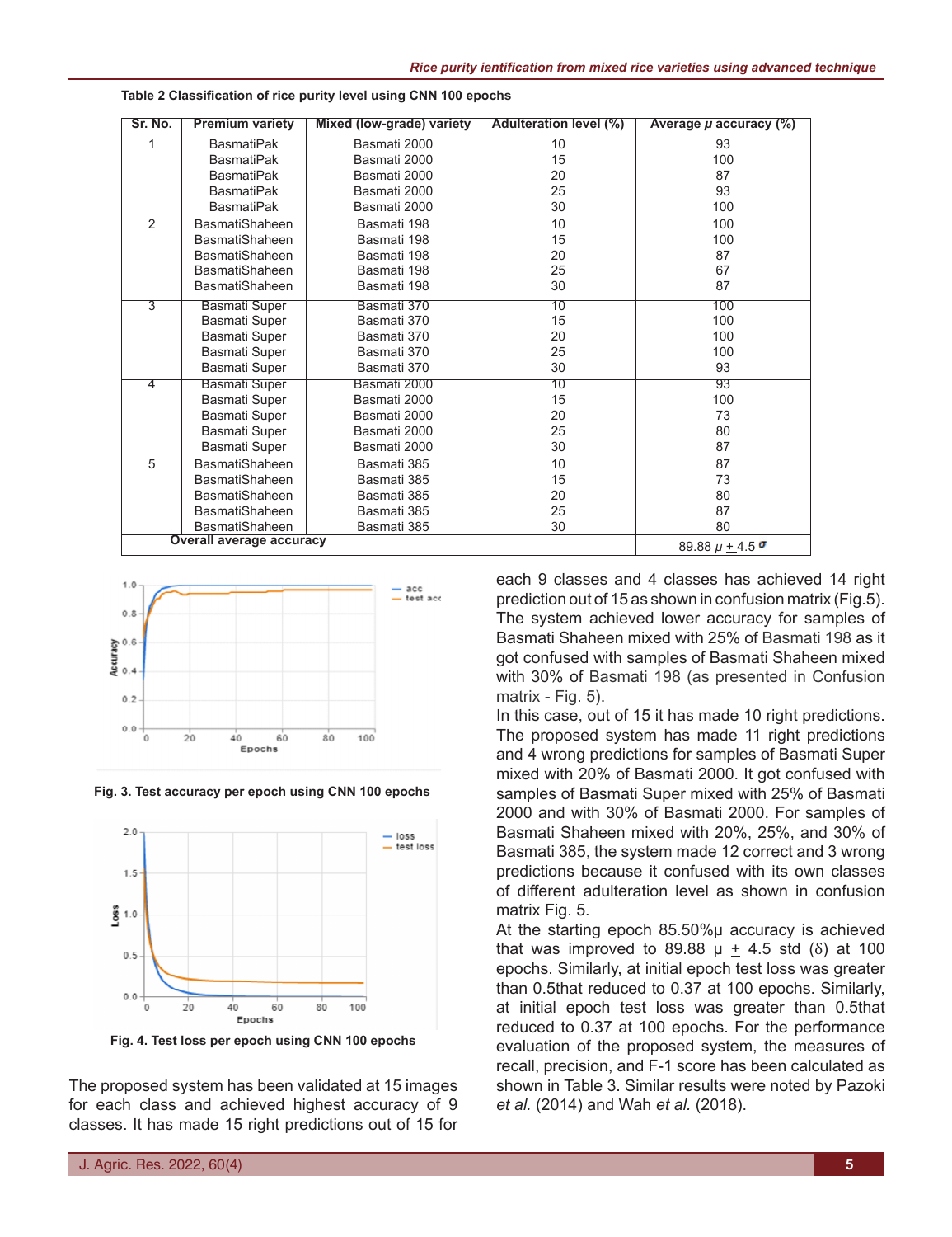| 10%Sh+198-           | 15        | $\circ$           | 0         | $\circ$         | $\circ$   | 0         | 0         | $\circ$         | 0             | 0          | 0               | 0              | 0                         | 0                  | $\circ$           | $\circ$     | 0         | $\bf{0}$       | $\theta$  | 0                   | $\mathbf{0}$ | $\mathbf{0}$ | $\circ$        | $\circ$        | $\circ$             | scaleCount<br>15 |
|----------------------|-----------|-------------------|-----------|-----------------|-----------|-----------|-----------|-----------------|---------------|------------|-----------------|----------------|---------------------------|--------------------|-------------------|-------------|-----------|----------------|-----------|---------------------|--------------|--------------|----------------|----------------|---------------------|------------------|
| 15%Sh+198            | $\circ$   | 15                | 0         | 0               | ٥         | ٥         | o         | 0               | 0             | 0          | 0               | ٥              | ٥                         | Ω                  | ٥                 | 0           | Ō         | O              | o         | ٥                   | 0            | 0            | 0              | 0              | 0                   |                  |
| 20%Sh+198            | $\circ$   | $\mathbf{0}$      | 13        | $\circ$         | $\circ$   | 0         | 0         | $\Omega$        | ٥             | 0          | 0               | ٥              |                           |                    | 0                 | 0           | 0         | $\Omega$       | $\Omega$  | 0                   | 0            | $\Omega$     | $\circ$        | $\circ$        | $\mathbf{0}$        |                  |
| 25%Sh+198            | $\circ$   | 0                 | 0         | 10              | 5         | 0         | 0         | 0               | 0             | 0          | 0               | 0              | Ō                         | Ō                  | 0                 | 0           | 0         | 0              | 0         | 0                   | 0            | $\circ$      | 0              | 0              | 0                   | 10               |
| 30%Sh+198            | $\circ$   | Ō                 | Ō         | $\overline{2}$  | 13        | Ō         | n         | ٥               | Ō             | Ō          | O               | Ō              | n                         | n                  | Ō                 | Ō           | Õ         | Λ              | n         | n                   | Ō            | Ō            | $\circ$        | Ō              | Ō                   |                  |
| 10%Sup+370           | $\circ$   | $\circ$           | 0         | 0               | $\circ$   | 15        | $\circ$   | 0               | 0             | 0          | 0               | 0              | 0                         | 0                  | 0                 | $\circ$     | 0         | 0              | 0         | 0                   | $\mathbf 0$  | $\mathbf{0}$ | $\mathbf 0$    | $\circ$        | $\circ$             | 5                |
| 15%Sup+370           | $\circ$   | 0                 | $\circ$   | 0               | 0         | 0         | 15        | 0               | Ō             | ٥          | 0               | Ō              | ٥                         | Ō                  | 0                 | 0           | Ō         | Ō              | $\theta$  | Ō                   | $\Omega$     | $\Omega$     | $\theta$       | 0              | 0                   |                  |
| 20%Sup+370           | $\circ$   | 0                 | $\circ$   | 0               | 0         | 0         | 0         | 15              | 0             | 0          | 0               | ٥              | 0                         | 0                  | 0                 | 0           | 0         | 0              | 0         | 0                   | 0            | $\mathbf{0}$ | 0              | 0              | 0                   | 0                |
| 25%Sup+370           | $\circ$   | 0                 | $\circ$   | $\circ$         | 0         | 0         | 0         | $\circ$         | 15            | 0          | 0               | ٥              | 0                         | ٥                  | $\mathbf 0$       | 0           | 0         | 0              | 0         | 0                   | 0            | $\mathbf 0$  | $\circ$        | 0              | 0                   |                  |
| 30%Sup+370           | $\circ$   | 0                 | 0         | 0               | 0         | 0         | 0         | 0               | 1             | 14         | 0               | Ō              | Ω                         | Ō                  | $\Omega$          | O           | 0         | 0              | 0         | Ō                   | 0            | 0            | $\Omega$       | Ō              | 0                   |                  |
| 10%Pak+2000          | $\circ$   | $\circ$           | 0         | $\circ$         |           | 0         | 0         | $\circ$         | 0             | $\theta$   | 14              | $\circ$        | $\mathbf{0}$              | 0                  | $\circ$           | $\circ$     | 0         | $\mathbf{0}$   | 0         | 0                   | $\circ$      | $\circ$      | $\circ$        | $\circ$        | $\theta$            |                  |
| 15%Pak+2000          | $\circ$   | ٥                 | o         | 0               | ٥         | Ō         |           | ٥               | ٥             | 0          | 0               | 15             | 0                         | Ō                  |                   | 0           | ο         | O              | O         |                     | 0            | 0            | $\circ$        | 0              | 0                   |                  |
| Class<br>20%Pak+2000 | $\circ$   | $\ddot{\text{o}}$ | $\circ$   | $\ddot{\rm{o}}$ | Õ         | Ō         | 0         | $\ddot{\rm{o}}$ | Ō             | Ō          | $\ddot{\rm{o}}$ | $\circ$        | 13                        | $\overline{2}$     | $\ddot{\text{o}}$ | 0           | Ō         | $\Omega$       | $\Omega$  | $\Omega$            | $\Omega$     | $\Omega$     | $\theta$       | $\circ$        | $\ddot{\rm{o}}$     |                  |
| 25%Pak+2000          | $\circ$   | 0                 | $\circ$   | 0               | 0         | 0         | 0         | 0               | 0             | 0          | 0               | 0              | 0                         | 14                 | 0                 | 0           | 0         | $\mathbf{0}$   | 0         | 0                   | 0            |              | 0              | 0              | 0                   |                  |
| 30%Pak+2000          | $\circ$   | Ō                 | Ō         | ٥               | ٥         | Ō         |           | ٥               | ٥             | O          | $\Omega$        | Ō              | Ō                         | 0                  | 15                | $\theta$    | Ō         |                |           |                     |              | 0            | Δ              | O              | 0                   |                  |
| 10%Sh+385            | $\circ$   | $\circ$           | $\circ$   | $\circ$         | 0         | 0         | 0         | 0               | 0             | 0          | 0               | 0              | 0                         | 0                  | $\ddot{\text{o}}$ | 13          | 0         |                |           | 0                   | 0            | $\mathbf 0$  | $\circ$        | $\circ$        | 0                   |                  |
| 15%Sh+385            | $\circ$   | Ō                 | 0         | 0               | 0         | 0         | 0         | 0               | Ō             | 0          | 0               | 0              | ٥                         | 0                  | 0                 | 1           | 11        | 3              | $\Omega$  | Ō                   | 0            | $\circ$      | 0              | 0              | 0                   |                  |
| 20%Sh+385            | $\circ$   | 0                 | 0         | 0               | 0         | 0         | 0         | 0               | 0             | 0          | 0               | 0              | ٥                         | Ō                  | 0                 |             |           | 12             |           | 0                   | 0            | $\theta$     | 0              | 0              | 0                   |                  |
| 25%Sh+385-           | $\circ$   | $\circ$           | 0         | $\circ$         | $\circ$   | 0         | $\Omega$  | 0               | 0             | $\circ$    | 0               | 0              | 0                         | 0                  | 0                 | $\circ$     | 0         | $\overline{2}$ | 13        | $\bf{0}$            | $\theta$     | $\Omega$     | $\circ$        | $\circ$        | 0                   |                  |
| 30%Sh+385            | $\circ$   | 0                 | 0         | 0               | ٥         | ٥         | O         | 0               | ٥             | O          | 0               | ٥              | ٥                         | ٥                  | $\circ$           | 0           |           | 2              | $\circ$   | 12                  | $\circ$      | 0            | ٥              | $\circ$        | 0                   |                  |
| 10%Sup+2000          | $\theta$  | $\circ$           | $\circ$   | $\Omega$        | $\circ$   | Ŏ         | $\circ$   | $\circ$         | Ō             | 0          | 0               | 0              | 0                         | 0                  | $\circ$           | 0           | Ō         |                | $\theta$  | $\ddot{\mathbf{0}}$ | 14           | $\theta$     | $\circ$        | $\circ$        | $\ddot{\mathbf{0}}$ |                  |
| 15%Sup+2000          | $\circ$   | 0                 | 0         | 0               | 0         | 0         | 0         | 0               | ٥             | 0          | 0               | ٥              | 0                         | 0                  | 0                 | 0           | 0         | $\circ$        | 0         | 0                   | $\circ$      | 15           | $\circ$        | 0              | 0                   |                  |
| 20%Sup+2000          | $\circ$   | $\circ$           | Ō         | $\circ$         | 0         | 0         | 0         | 0               | Ō             | 0          | 0               | ٥              | ٥                         | 0                  | 0                 | $\mathbf 0$ | 0         | 0              | 0         | 0                   | 0            | $\mathbf 0$  | 11             | 3              | 1                   |                  |
| 25%Sup+2000          | $\circ$   | 0                 | 0         | 0               | 0         | 0         | 0         | 0               | 0             | 0          | 0               | 0              | 0                         | 0                  | 0                 | 0           | 0         | $\bf{0}$       | 0         | 0                   | 0            |              | $\overline{2}$ | 12             | 0                   |                  |
| 30%Sup+2000          | $\circ$   | $\mathbf{0}$      | 0         | 0               | $\circ$   | 0         | 0         | 0               | 0             | 0          | 0               | $\circ$        | $\circ$                   | 0                  | $\circ$           | $\circ$     | 0         | 0              | 0         | $\bf{0}$            | 0            | 0            | $\circ$        | $\overline{2}$ | 13                  |                  |
|                      | 10%Sh+198 | 5%Sh+198          | 20%Sh+198 | 25%Sh+198       | 30%Sh+198 | 0%Sup+370 | 5%Sup+370 | 20%Sup+370      | $25%$ Sup+370 | 30%Sup+370 | 0%Pak+2000      | $915%Pak+2000$ | $\frac{1}{2}$ 20%Pak+2000 | 25%Pak+2000<br>nn. | 30%Pak+2000       | 10%Sh+385   | 15%Sh+385 | 20%Sh+385      | 25%Sh+385 | 30%Sh+385           | 0%Sup+2000   | 15%Sup+2000  | 20%Sup+2000    | 25%Sup+2000    | 30%Sup+2000         |                  |

**Fig. 5. Confusion matrix for rice purity level classification**

#### **Table 3. Recall, precision and F1-score**

| Purity level classification (%)                              |        |        |  |  |  |  |  |  |  |
|--------------------------------------------------------------|--------|--------|--|--|--|--|--|--|--|
| <b>Precision rate</b><br>Recall rate<br><b>F-1Score rate</b> |        |        |  |  |  |  |  |  |  |
| 0.9492                                                       | 0.9439 | 0.9465 |  |  |  |  |  |  |  |

### **CONCLUSION AND RECOMMENDATIONS**

This work presented an automated system for purity level classification of rice grains using neural network architecture. The performance of CNN has been evaluated to classify purity level of rice grains from mixed rice varieties on a specially designed dataset of rice grain images. For purity level classification, a dataset comprising a total of 2500 images was captured at five levels of each mixed variety. Dataset is divided into two parts: training and testing of 85:15% ratios. The learning rate and batch size is set to 0.001 and

16 that achieved an average classification accuracy of 89.88  $\pm$  4.5 std for purity level identification. The model achieved relatively less accuracy in predicting purity level of *Basmati Shaheen* mixed with *Basmati 198* at 25% mixing ratio and *Basmati Shaheen* with *Basmati 385* at 15% mixing ratio. It is anticipated that the results would be improved further by increasing the size of training dataset. Further, this work is being extended to a more robust approach of training the model on pure varieties instead of mixed varieties. It would need a more optimised object detection system that is able to detect the purity level in a mixed rice sample based on individual pure varieties.

The ultimate goal of this study was to develop a localized automated system to detect purity level and presence of any adulterant in exported rice grains. This has significant potential to improve the export of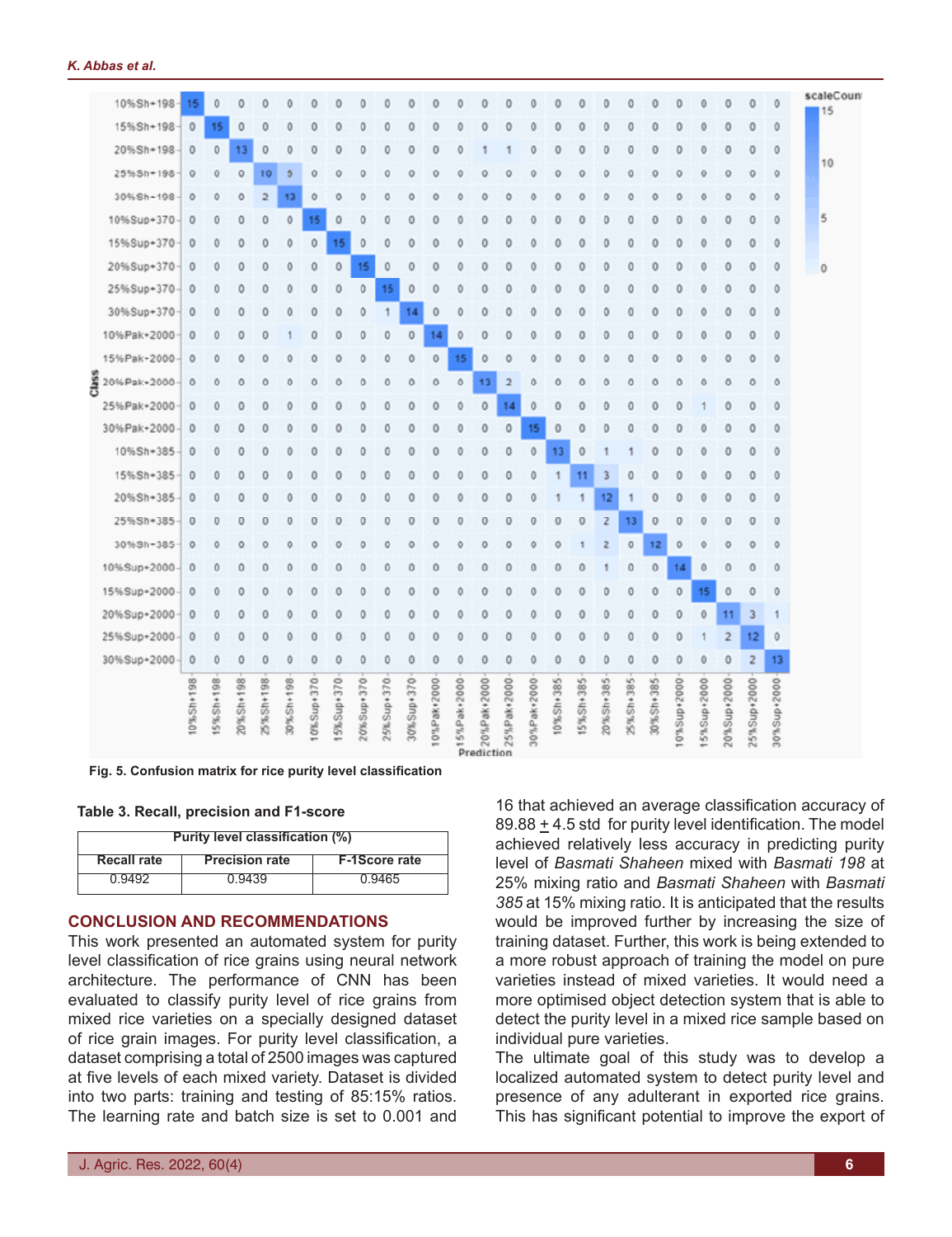rice from Pakistan that would have a huge impact on agriculture-based economy. Similar model can be used to identify purity level and quality for other food grains such as maize and wheat that are important staple crops in the regions of Pakistan and India.

# **ACKNOWLEDGEMENT**

We would like to acknowledge Rice Research Institute, Kala Shah Kaku for providing labelled samples of Basmati rice varieties for training and evaluation.The research paper has been reviewed for language errors by Dr. Musarrat Azher, Assistant Professor of English, University of Sargodha, Pakistan and found correct.

## **REFERENCES**

- Agrawal, S., N.K. Verma, P. Tamrakar and P. Sircar. 2011. Content based color image classifiction using SVM. 8<sup>th</sup> International conference on information technology: New Generations. p. 1090-1094.
- Agustin, O.C. and B.J. Oh. 2008. Automatic milled rice quality analysis. Second International Conference on Future Generation Communication and Networking. p. 112-115.
- Ali, T., Z. Jhandhir, A. Ahmad, M. Khan, A.A. Khan and G.S. Choi. 2017. Detecting fraudulent labeling of rice samples using computer vision and fuzzy knowledge. Multimedia Tools and Applications 76:24675-24704.
- Anami, B.S., N.N. Malvade and S. Palaiah. 2019. Automated recognition and classification of adulteration levels from bulk paddy grain samples. Information processing in agriculture 6:47-60.
- Cinar, I. and M. Koklu. 2019. Classification of Rice Varieties Using Artificial Intelligence Methods. International Journal of Intelligent Systems and Applications in Engineering 7:188-194.
- Fayyazi, S., M.H. Abbaspour-Fard, A. Rohani, S.A. Monadjemi and H. Sadrnia. 2017. Identification and classification of three iranian rice varieties in mixed bulks using image processing and MLP neural network. International Journal of Food Engineering. 2:13-20.
- Gilanie, G., N. Nasir, U.I. Bajwa and H. Ullah. 2021. RiceNet: convolutional neural networksbased model to classify Pakistani grown rice seed types. Multimedia Systems. 17:1-9.
- Guzman, J.D. and E.K. Peralta. 2008. Classification of Philippine rice grains using machine vision and artificial neural networks. World conference on Agricultural information and IT. p. 41-48.
- Hoang, V.T., Van Hoai, D.P., Surinwarangkoon, T., Duong, H.T. and Meethongjan, K., 2020. A

comparative study of rice variety classification based on deep learning and hand-crafted features. ECTI Transactions on Computer and Information Technology, 14(1):1-10.

- Kambo, R., and A. Yerpude. 2014. Classification of basmati rice grain variety using image processing and principal component analysis. arXiv preprint arXiv. 1:1405-7626.
- Kaur, H. and B. Singh. 2013. Classification and grading rice using multi-class SVM. Scientific and Research Publications. 3:1-5.
- Ozan, A., A. Güllü and E. Uçar. 2015. Classification of rice grains using image processing and machine learning techniques. International Scientific Conference, Gabrovo. p. 20-21.
- GoP. 2019. Economic survey of Pakistan. Available online withdates at https://www.finance.gov.pk/ survey/chapters\_19/Economic\_Survey\_2018\_19. pdf.
- PARC. 2021. Cultivation of Rice, Pakistan Agriculrture Research Council. Available online with updates at http://www.parc.gov.pk/
- Pazoki, A., F. Farokhi and Z. Pazoki. 2014. Classification of rice grain varieties using two Artificial Neural Networks (MLP and Neuro-Fuzzy). The Journal of Animal & Plant Sciences. 24(1):336-343.
- Pourreza, A., H. Pourreza, M.H. Abbaspour-Fard and H. Sadrnia. 2012. Identification of nine Iranian wheat seed varieties by textural analysis with image processing. Computers and electronics in agriculture 83:102-108.
- Shantaiya, S. and U. Ansari. 2010. Identification of food grains and its quality using pattern classification. International Conference on Communication Technology, India. p. 3-5.
- Silva, C.S. and U. Sonnadara. 2013. Classification of rice grains using neural networks. Proceedings of Technical Sessions, Srilanka. p. 9-14.
- Singh, K.R. and S. Chaudhury. 2020. A cascade network for the classification of rice grain based on single rice kernel. Complex and Intelligent Systems, 6(2):321-334.
- Visen, N.S., J. Paliwal, D. Jayas and N. White. 2003. Image analysis of bulk grain samples using neural networks. Annual Meeting. American Society of Agricultural and Biological Engineers, Michigan. p. 1-20.
- Wah, T.N., P.E. San and T. Hlaing. 2018. Analysis on Feature Extraction and Classification of Rice Kernels for Myanmar Rice Using Image Processing Techniques. International Journal of Scientific and Research Publications, 8(8):603-606.
- Yao, Q., J. Chen, Z. Guan, C. Sun and Z. Zhu. 2009.